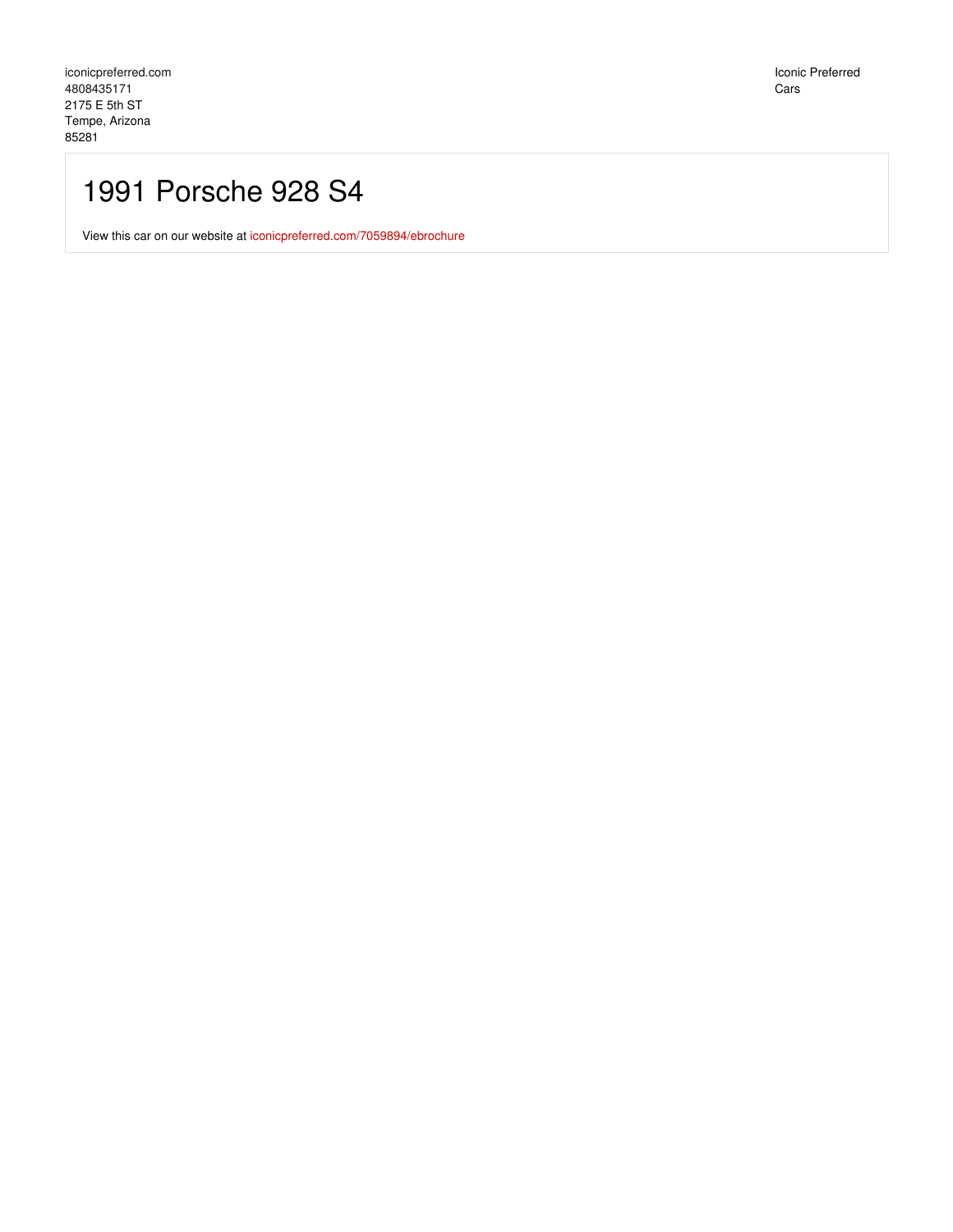



## Our Price **\$29,919**

## **Specifications:**

| Year:             | 1991                    |
|-------------------|-------------------------|
| VIN:              | WP0AA2928MS810228       |
| Make:             | Porsche                 |
| Stock:            | 810228                  |
| Model/Trim:       | 928 S4                  |
| <b>Condition:</b> | Pre-Owned               |
| Body:             | Coupe                   |
| <b>Exterior:</b>  | <b>Grand Prix White</b> |
| Engine:           | 5.0 Liter Aluminum V8   |
| Interior:         | Tan Leather             |
| Transmission:     | 4 Speed Automatic       |
| Mileage:          | 149,587                 |
| Drivetrain:       | Rear Wheel Drive        |

PLEASE CALL OR TEXT 480-843-5171 FOR APPOINTMENT. INCLUDES AN ARMOR SHEILD 50/50 GUARANTEE. THIS 1991 PORSCHE 928s4 TOURING COUPE HAS A CERTIFIED CLEAN VEHICLE HISTORY REPORT AND HAS BEEN FULLY INSPECTED & RECONDITIONED FOR YOUR CONVENIENCE. WE MAKE THE EFFORT TO INSURE ALL OUR INVENTORY LOOK FLAWLESS, SO WHEN YOU WALK IN TO OUR SHOWROOM YOU WILL BE LOOKING AT THE MOST BEAUTIFUL CAR IN THE MARKET. THIS CAR HAS HAD A CONCOURSE DETAIL, PAINT RESTORATION, DING / DENT REMOVAL AND LEATHER RECONDITIONING. WE SPEND THE TIME AND MONEY TO INCREASE AND HELP PRESERVE THE VALUE OF YOUR NEXT VEHICLE. THIS ABSOLUTELY ICONIC SPORT TOURING PORSCHE WAS BUILT BY PORSCHE INITIALLY TO REPLACE THE 911, IT ULTRA PROGRESSIVE DESIGN STILL LIVES ON IN MOST FRONT ENGINE PORSCHE CARS AND SUV'S. THIS 928s4 IS POWERED BY A 5.0 LITER V8 MATCHED WITH A 4 SPEED AUTOMATIC TRANSMISSION THAT BOSTS 320 HORSES AND IS KNOW FOR ITS SMOOTH RIDE AND LUXURIOUS INTERIOR. THIS PORSCHE COUPE HAS BEEN UPGRADED WITH 17" ALLOY WHEELS AND ALL FEATURE IS ALL ORIGINAL. COME DOWN TO OUR ALL INDOOR AND CLIMATE CONTROLLED SHOWROOM TODAY LOCATED IN SUNNY TEMPE, ARIZONA AND SEE FOR YOURSELF. PLEASE CALL OR TEXT (480)843-5171 FOR APPOINTMENT. THIS LOW ADVERTISED PRICE IS AN INTERNET CASH SPECIAL, CUSTOM TAILORED FINANCING IS AVAILABLE. WE OFFER KELLY BLUE BOOK FAIR TRADE-IN VALUE ON MOST TRADES, HONEST AND FRIENDLY STAFF, 3 MONTH 3,000 MILE GUARANTEE AND DISCOUNTED PARTS & SERVICE FOR ALL CUSTOMERS. ARE YOU TIRED OF LOOKING AT CARS OTHER DEALERS ADVERTISE AS PERFECT CONDITION AND COME TO FIND OUT THEY ARE NOT WHAT YOU EXPECTED? YOU NEED TO SEE THE INVENTORY AT ICONIC PREFERRED CARS. WE TAKE PRIDE IN STOCKING THE CLEANEST CARS AT COMPETITIVE PRICES. ICONIC PREFERRED CARS SERVING AZ FOR OVER 25 YEARS. "IF I WOULDN'T PARK IT IN MY OWN GARAGE, YOU BET YOU WON'T FIND IT AT MY DEALERSHIP".

WWW.ICONICPREFERRED.COM, \*WHITE GLOVE DELIVERY IS SUBJECT TO A \$199.00 OR MORE FEE DEPENDENT ON DELIVERY DISTANCE.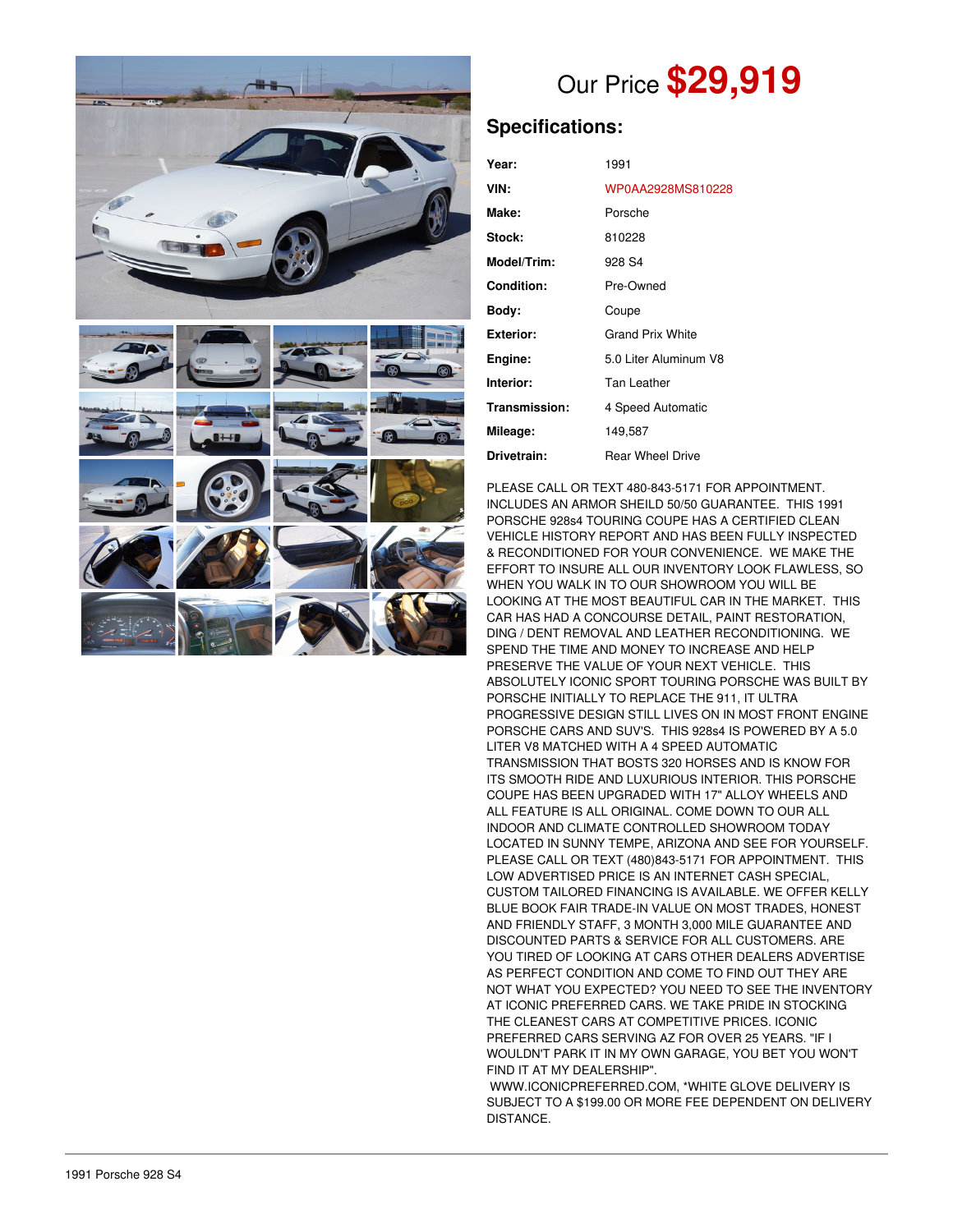

1991 Porsche 928 S4

Iconic Preferred Cars - 4808435171 - View this car on our website a[ticonicpreferred.com/7059894/ebrochure](https://iconicpreferred.com/vehicle/7059894/1991-porsche-928-s4-tempe-arizona-85281/7059894/ebrochure)